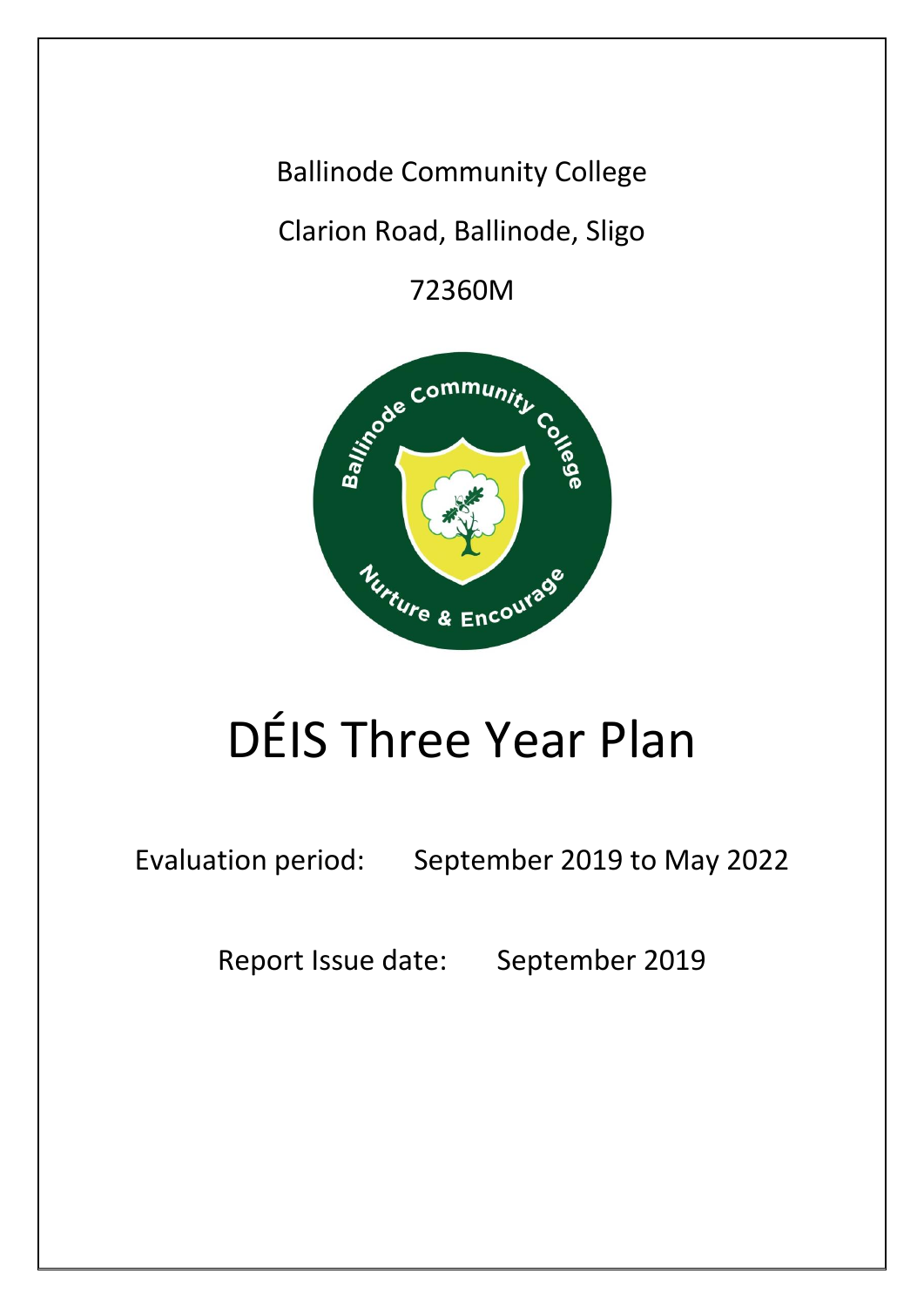#### **Mission Statement**

'Our College provides a safe healthy environment in which all students are nurtured and encouraged to achieve their full potential'.

We are a co-educational multi-denominational school that embraces all sections of the community, catering for the community's educational needs.

#### **DÉIS Philosophy**

The schools mission statement influences all policy making and action plans within the school. It promotes a positive school environment which facilitates our aspiration to be a centre of learning where each student achieves his/her potential. It aims to provide a caring and secure atmosphere where the intellectual, spiritual, physical, moral and cultural needs of the students are identified and addressed. It promotes values such as self-esteem, wellbeing, honesty and respect of everyone in the school community and to offer a supportive environment where opportunities for development are encouraged. The educational progress and welfare of each student is the over-riding consideration in decisions reached at by our teachers and Board of Management.

#### **Overview**

Schools that accepted the invitation of the Department of Education and Skills to participate in DÉIS, the national action plan for educational inclusion, are required to implement a range of planning, target setting and ongoing review processes.

In the Department of Education and Skills publication, *DÉIS: An Action Plan for Educational Inclusion*, the following are identified as priority areas for DÉIS planning:

- Retention
- Attendance
- **Literacy**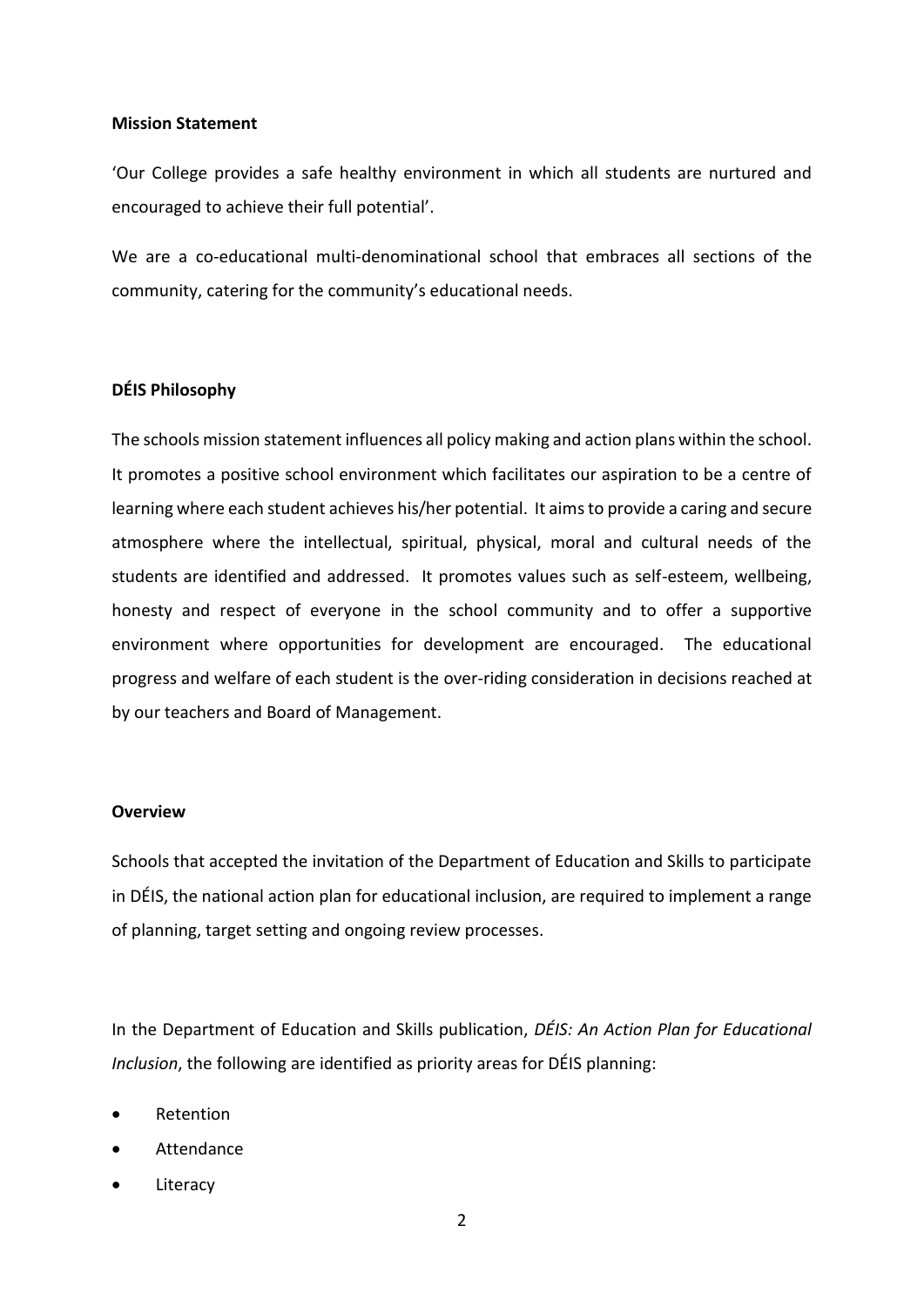- Numeracy
- Examination attainment
- Educational progression
- Partnership with parents
- Partnership with others schools, community and external agencies

We also undertook self-evaluation of teaching and learning during the period March 2018 to May 2018. We evaluated the following aspects of teaching and learning in light of standards in "Looking at Our School 2016: a Quality Framework for Post-Primary Schools":

- Homework
- Sharing of Learning Intentions with students
- The sharing and development of success criteria
- Formative Feedback
- Assessment

Therefore, the following plan (2019-2022) looks at each DÉIS priority area and the aspects of teaching and learning and sets out for each:

- 1. Specific targets
- 2. Measures to meet targets including, who will initiate measures and when this will happen
- 3. Monitoring and evaluation

A review will be held each May and progress carefully monitored. Standardised tests, screening, tests, students' work, surveys, questionnaires, focus groups, teacher observation and information from parents will all be used to measure progress.

This plan may be changed based on regular reviews and monitoring.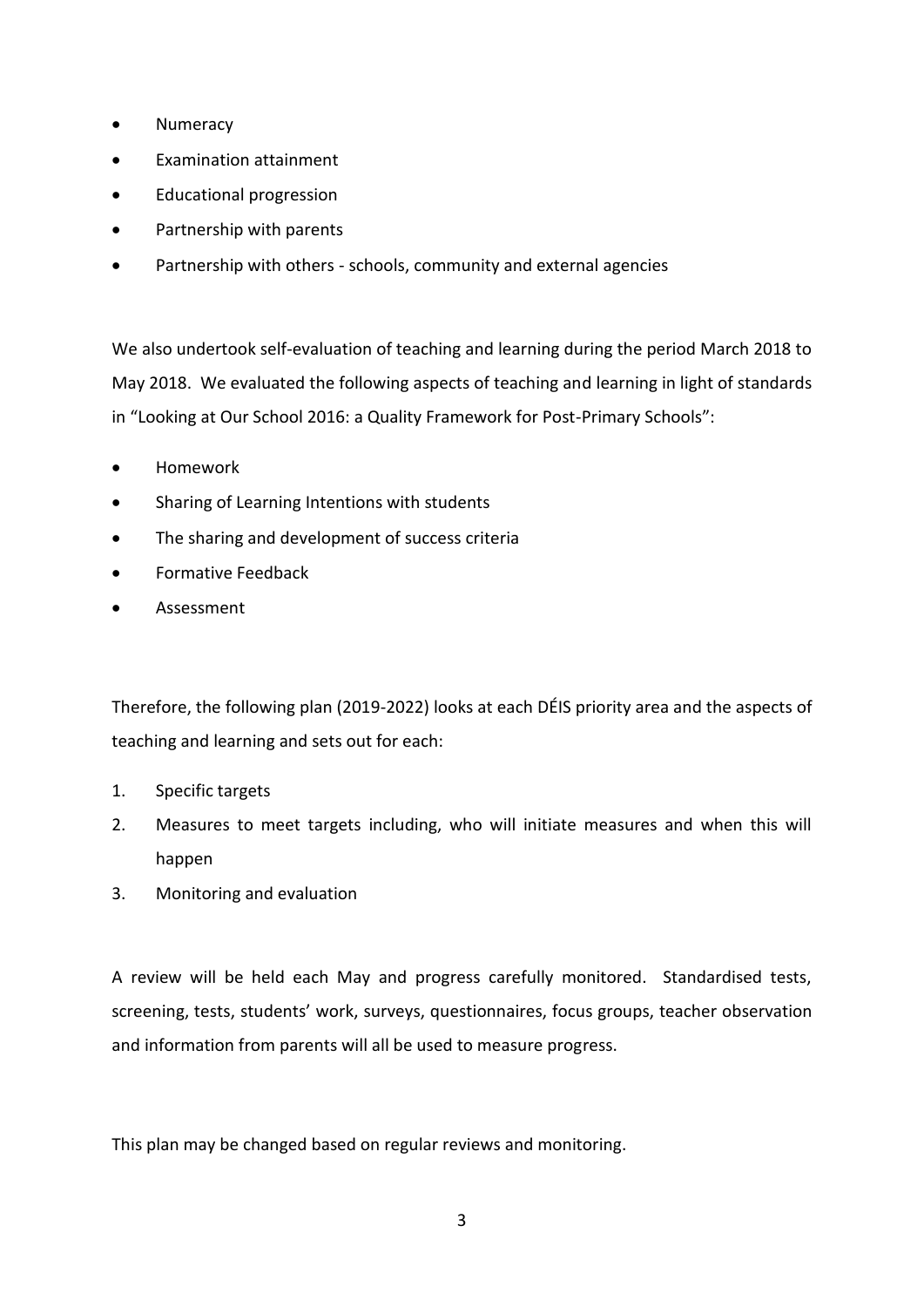#### **Purpose of the Plan**

- To provide an integrated, school-wide, cross-curricular approach to numeracy and literacy
- To raise literacy and numeracy levels throughout the whole school
- To focus on early identification of students at risk of underachievement
- To put structures in place to ensure that all students achieve their maximum potential
- To bring about improvement in educational and social outcomes for those students considered to be under-achieving in educational and social terms due to disadvantage, and help them achieve their potential

#### **Core Planning Team**

- Principal David Mc Guinness
- Deputy Principal David Downey
- Learning Support and Special Needs Co-ordinators Carmel Heaphy & Aoife Rooney
- Guidance Counsellor Margaret Clarke
- JCSP Co-ordinators Carmel Heaphy and Aoife Rooney
- LCA Co-ordinator Caroline Collery
- HSCL Co-ordinator Sarah Burke
- DEIS Co-ordinator Fiona Howley
- SCP Co-ordinator Mary Mc Hugh
- SCP Project Worker Eysha Garvey
- Educational Welfare Officer Sinéad O'Neill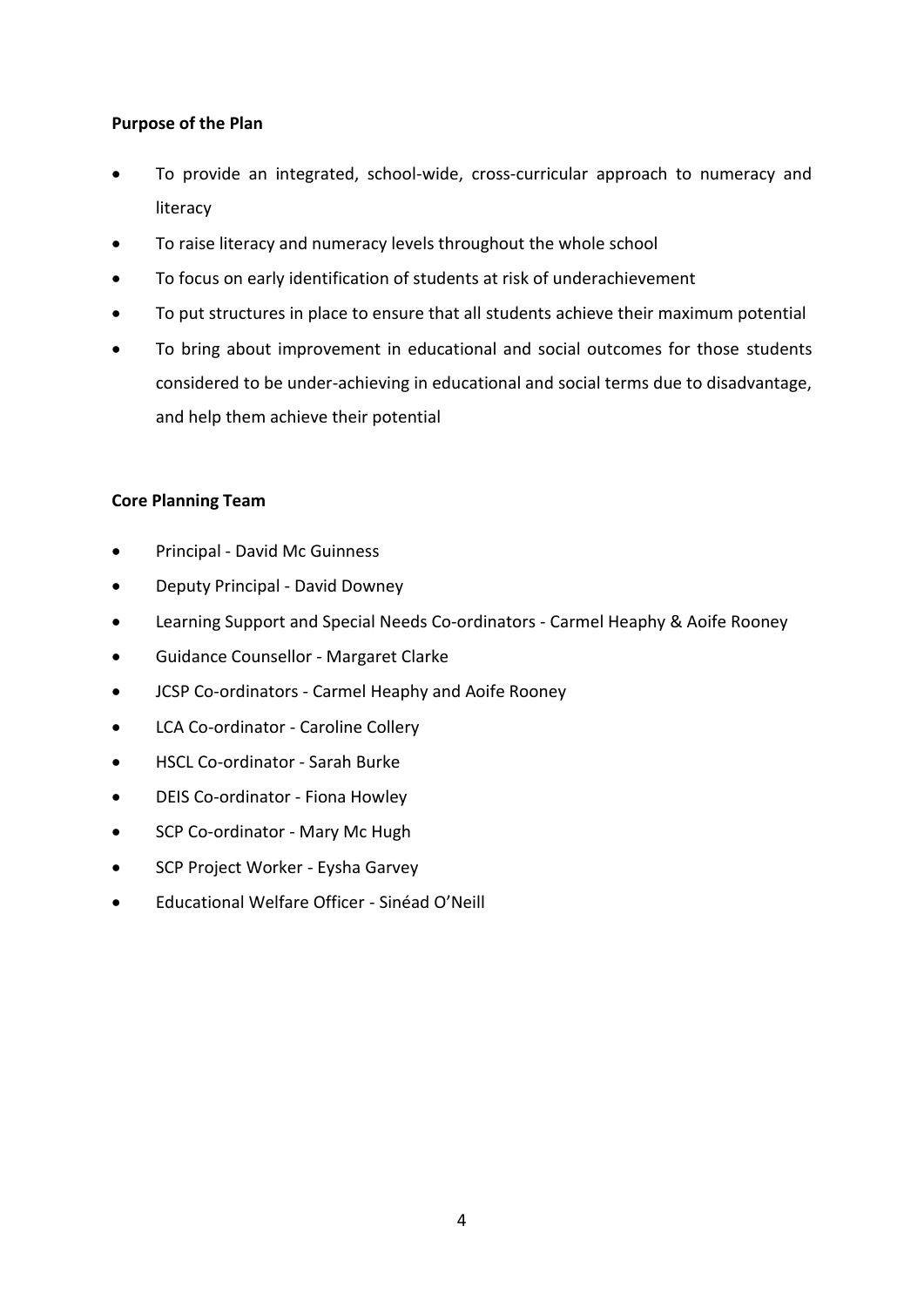# **DÉIS Plan for RETENTION at Ballinode Community College**

## **September 2019 - 2022**

**Students enjoy their learning, are motivated to learn, and expect to achieve as learners.**

Domain 1: Learner Outcomes. Looking at Our School, page 13

**School leaders promote and facilitate the development of student voice, student participation, and student leadership.**

Domain 4: Developing Leadership Capacity. Looking at Our School, page 29

| Improvement                               | <b>Actions</b>                                                                                                                    | Person/s                                                                                     | <b>Measurable Outcomes</b>                                                                                                                                                   | <b>Timeframe for</b> | <b>Review Dates</b> |
|-------------------------------------------|-----------------------------------------------------------------------------------------------------------------------------------|----------------------------------------------------------------------------------------------|------------------------------------------------------------------------------------------------------------------------------------------------------------------------------|----------------------|---------------------|
| <b>Targets</b>                            |                                                                                                                                   | Responsible                                                                                  |                                                                                                                                                                              | <b>Actions</b>       |                     |
| To increase LC<br>retention rate by<br>2% | Interview individually<br>incoming fifth years to<br>help decide which<br>Leaving Certificate<br>programme is most<br>appropriate | Principal<br>Guidance<br>$\bullet$<br>Counsellor<br><b>LCA Co-ordinator</b>                  | Evidence should show<br>that students will be<br>more actively engaged<br>in the programme most<br>appropriate to them.<br>This would have a knock<br>on effect on retention | March - May 2020     | May 2020            |
|                                           | Continue to<br>implement 'Check and<br>Connect' programme<br>and SCP mentoring<br>programme                                       | <b>Check &amp; Connect</b><br>$\bullet$<br>focus group<br>SCP project<br>$\bullet$<br>worker | Student & teacher<br>evaluation of engaging<br>in the programme                                                                                                              | Ongoing 2019/2020    | April 2020          |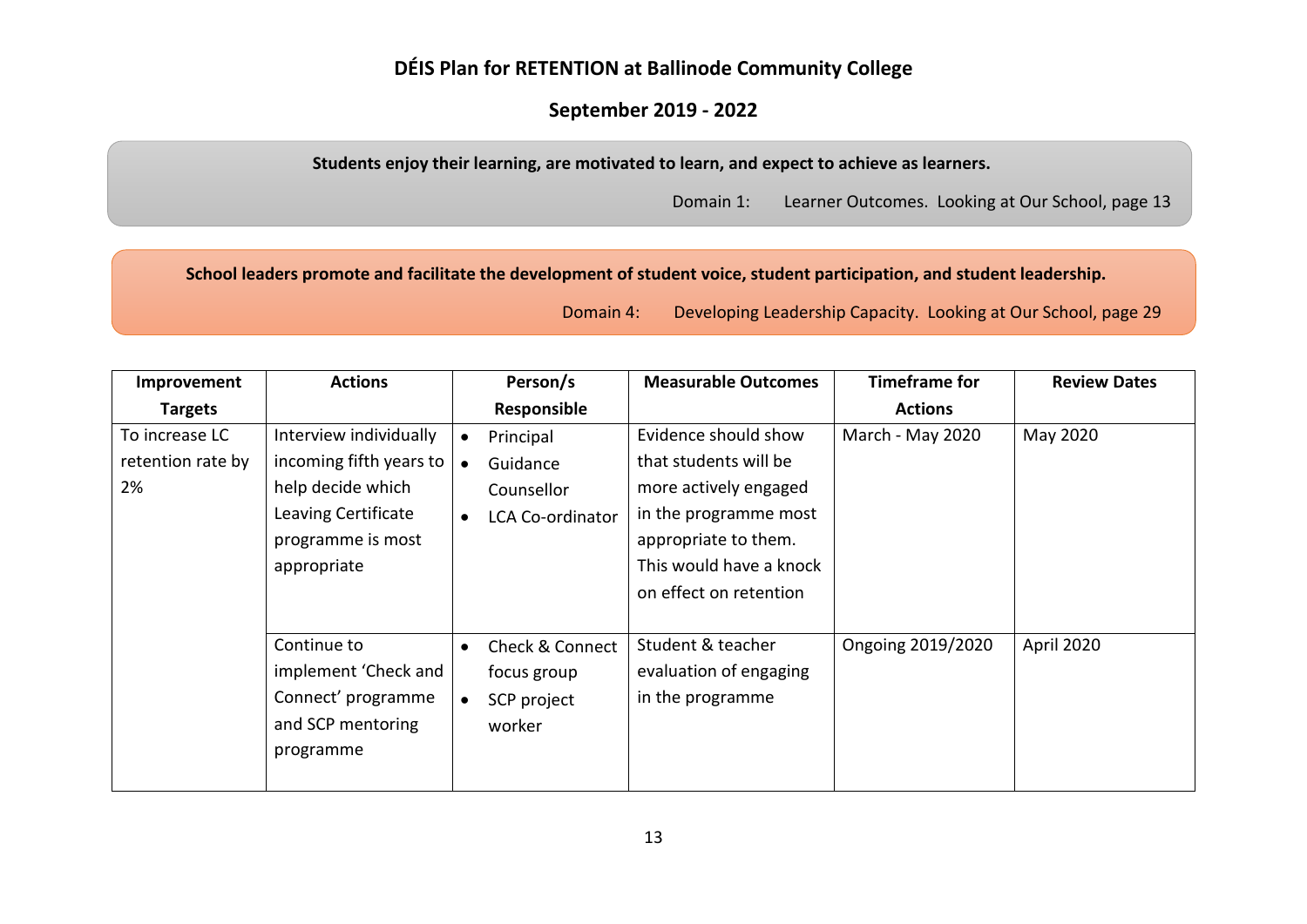|             | In conjunction with   | $\bullet$ | Principal              | Survey students and    | Ongoing 2019/2020 | April 2020 |
|-------------|-----------------------|-----------|------------------------|------------------------|-------------------|------------|
|             | the student council   | $\bullet$ | <b>Student Council</b> | teachers to review the |                   |            |
|             | develop a whole       | $\bullet$ | Well-being             | use of the reward      |                   |            |
|             | school motivation     |           | co-ordinator           | system                 |                   |            |
|             | reward system         |           |                        | Discussion with focus  |                   |            |
|             |                       |           |                        | group to progress      |                   |            |
|             |                       |           |                        | development of         |                   |            |
|             |                       |           |                        | initiative             |                   |            |
|             | Roll out coffee       | $\bullet$ | <b>HSCLO</b>           | Increase in attendance | Ongoing 2020/2021 | May 2021   |
|             | mornings for parents  | $\bullet$ | Guidance               | of parents & guardians |                   |            |
|             | and guardians with    |           | Counsellor             | attending coffee       |                   |            |
|             | input from Guidance   |           |                        | mornings               |                   |            |
|             | Counsellor on various |           |                        |                        |                   |            |
|             | topics                |           |                        |                        |                   |            |
| Monitoring: |                       |           |                        |                        |                   |            |

Principal and Pastoral Care team, with the information received from class tutors, monitor at risk students

#### **Evaluation:**

• Impact of actions on retention will be evaluated by looking at the numbers of students completing Leaving Certificate in 2020, 2021 and 2022 compared with the equivalent groups who sat the Junior Cycle for each group

• At DÉIS planning session evaluate how actions have improved retention rates and the improvement targets set for retention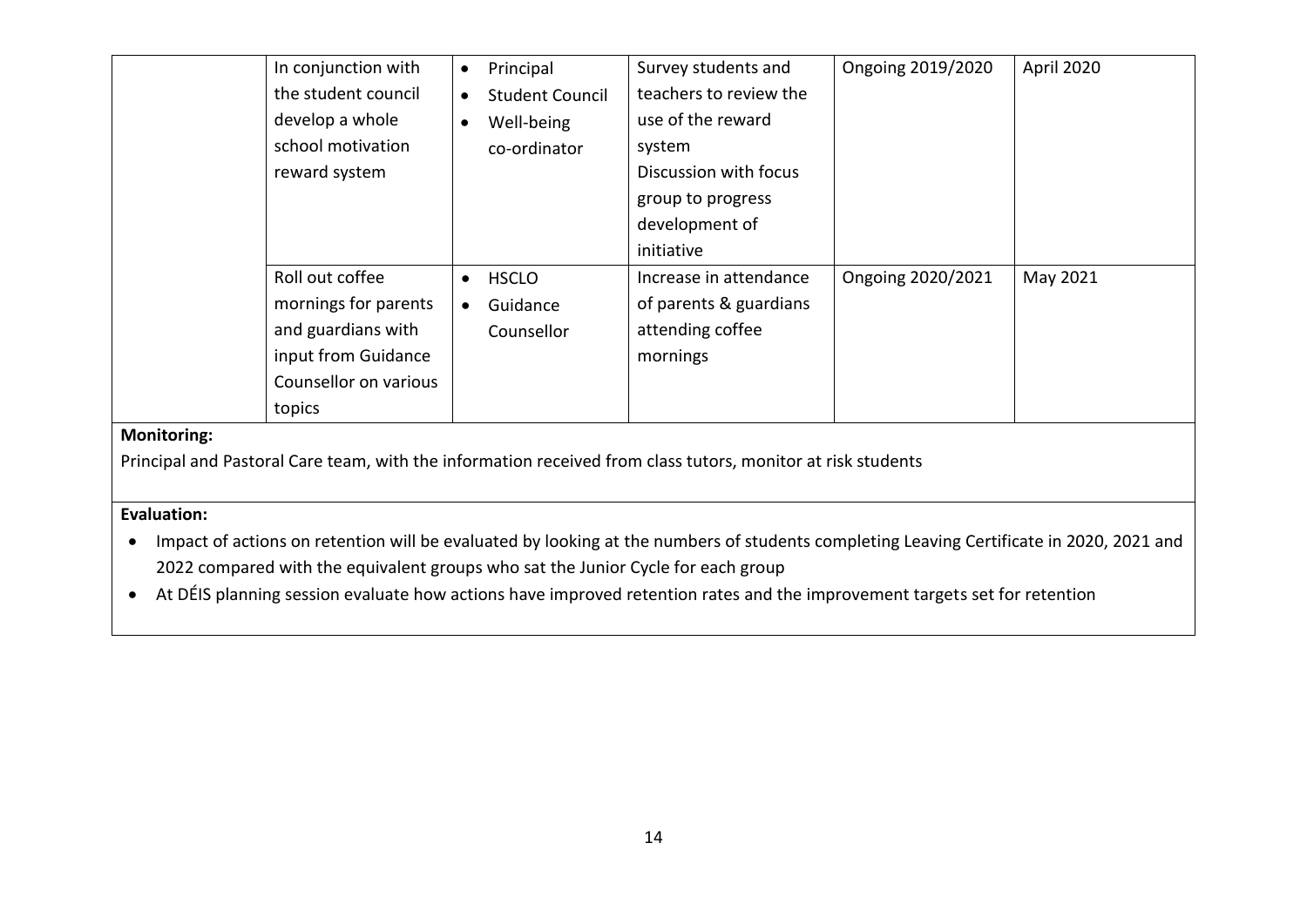# **DÉIS Plan for ATTENDANCE at Ballinode Community College**

## **September 2019 - 2022**

**Students enjoy their learning, are motivated to learn, and expect to achieve as learners.**

Domain 1: Learner Outcomes. Looking at Our School, page 13

#### **School leaders promote and facilitate the development of student voice, student participation, and student leadership.**

Domain 4: Developing Leadership Capacity. Looking at Our School, page 29

| Improvement          | <b>Actions</b>        | Person/s               | <b>Measurable</b>   | <b>Timeframe for</b> | <b>Review Dates</b> |
|----------------------|-----------------------|------------------------|---------------------|----------------------|---------------------|
| <b>Target</b>        |                       | Responsible            | <b>Outcomes</b>     | <b>Actions</b>       |                     |
| To reduce the total  | Develop an            | Principal              | Student and teacher | October 2019         | April 2020          |
| number of students   | attendance policy     | <b>HSCLO</b>           | feedback on policy  |                      |                     |
| who were absent for  | In conjunction with   | Principal              | Student & teacher   | November 2019        | January 2020        |
| 20 days or more by 2 | the student council   | <b>HSCLO</b>           | evaluation of       |                      |                     |
| a year               | develop and           | <b>Student Council</b> | initiative through  |                      |                     |
|                      | implement an          |                        | surveys and focus   |                      |                     |
|                      | attendance initiative |                        | groups              |                      |                     |

#### **Monitoring:**

HSCLO emails class tutors on a monthly basis regarding students with high absences and Principal is informed through the Pastoral Care structure

#### **Evaluation:**

• Impact of actions on attendance will be evaluated by analysing the annual returns to the NEWB for full school population

- Compare attendance at end of year with baseline data
- At DÉIS planning session evaluate how actions have improved attendance rates and the improvement targets set for attendance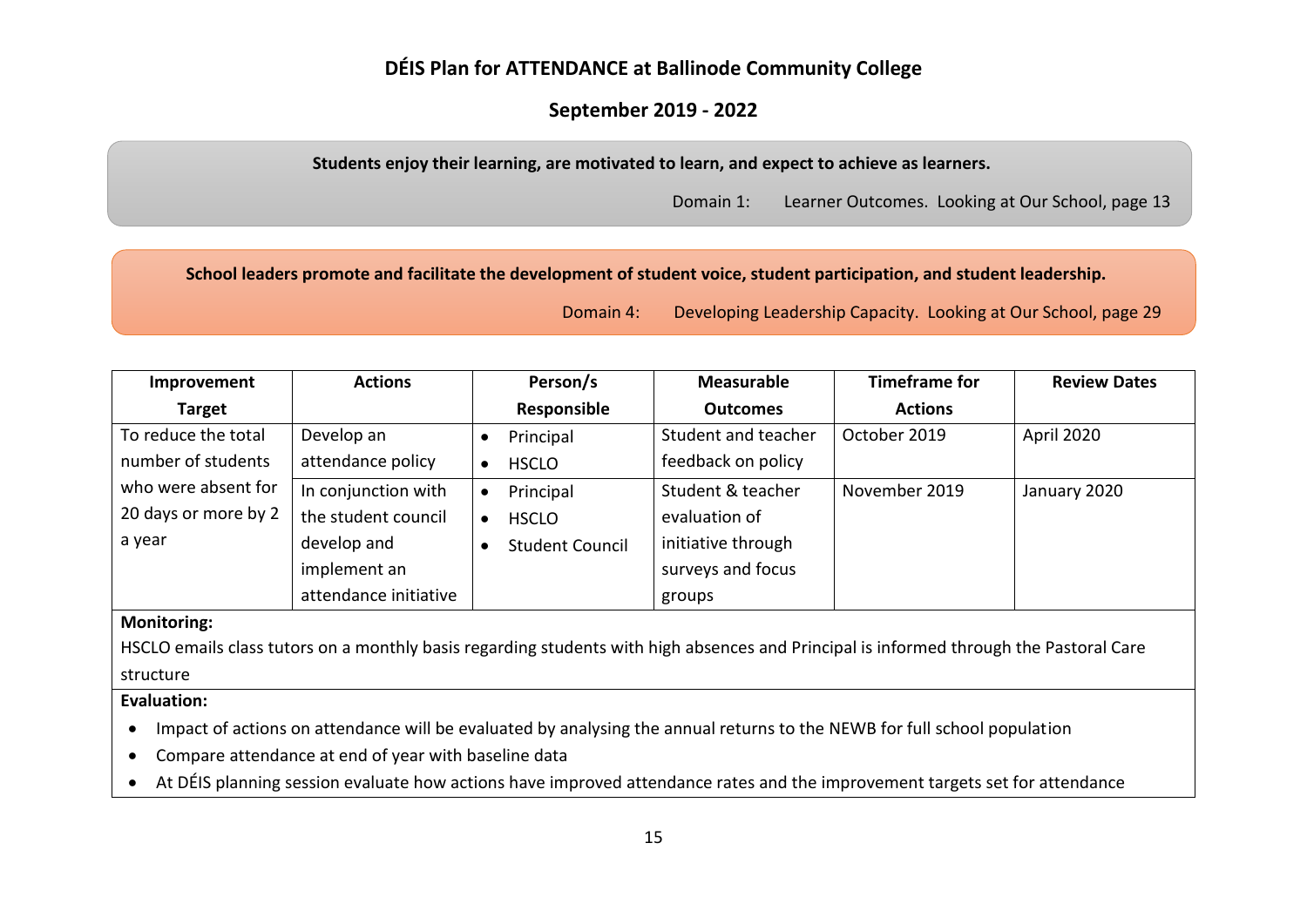## **DÉIS Plan for LITERACY at Ballinode Community College**

## **September 2019 - 2022**

**Students experience opportunities to develop the skills and attitudes necessary for lifelong learning.**

Domain 2: Learner Experiences. Looking at Our School, page 14

**School leaders foster a commitment to inclusion, equality of opportunity and the holistic development of each student.**

| Improvement            | <b>Actions</b>       |           | Person/s          | <b>Measurable</b>      | <b>Timeframe for</b> | <b>Review Dates</b> |
|------------------------|----------------------|-----------|-------------------|------------------------|----------------------|---------------------|
| <b>Targets</b>         |                      |           | Responsible       | <b>Outcomes</b>        | <b>Actions</b>       |                     |
| To raise the reading   | Develop a whole      | $\bullet$ | Principal         | Formulate a whole      | September 2019       | May 2020            |
| age of the present     | school policy on     | $\bullet$ | DÉIS Co-ordinator | school policy on       |                      |                     |
| first year students by | homework             |           |                   | homework               |                      |                     |
| 4 chronological years  |                      |           |                   | Feedback on            |                      |                     |
| during the lifetime of |                      |           |                   | homework policy        |                      |                     |
| the plan               |                      |           |                   | from teachers and      |                      |                     |
|                        |                      |           |                   | students               |                      |                     |
|                        |                      |           |                   |                        |                      |                     |
|                        | Every teacher uses a |           | DÉIS Co-ordinator | Evidence of full staff | September 2019       | December 2019       |
|                        | check homework       | $\bullet$ | All teachers      | participation and      |                      |                     |
|                        | stamp on students'   |           |                   | engagement through     | Ongoing 2019/2020    |                     |
|                        | homework             |           |                   | survey and focus       |                      |                     |
|                        |                      |           |                   | groups                 |                      |                     |
|                        |                      |           |                   |                        |                      |                     |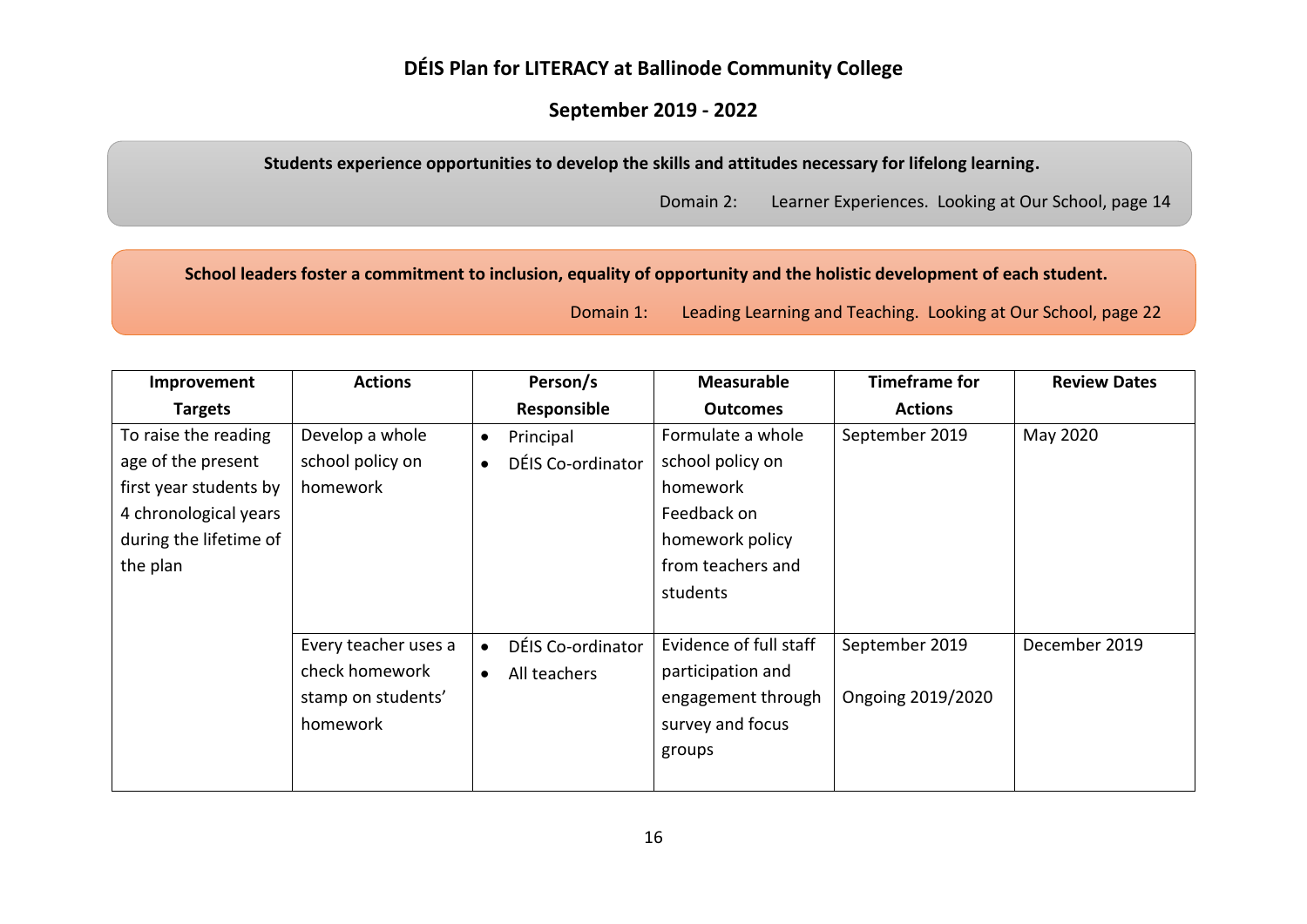|             | Drop Everything &     |           | DÉIS Co-ordinator | Survey students,        | September 2019    | December 2019 |
|-------------|-----------------------|-----------|-------------------|-------------------------|-------------------|---------------|
|             | Do Homework: Ten      |           | All teachers      | teachers and parents    |                   |               |
|             | minutes at the end of |           |                   | to indicate if there is | Ongoing 2019/2020 |               |
|             | every class is to be  |           |                   | an improvement in       |                   |               |
|             | allocated for         |           |                   | the number of           |                   |               |
|             | students to write     |           |                   | students completing     |                   |               |
|             | their homework into   |           |                   | homework and            |                   |               |
|             | their diary and start |           |                   | benefits of             |                   |               |
|             | completing their      |           |                   | implementing the        |                   |               |
|             | homework              |           |                   | different homework      |                   |               |
|             |                       |           |                   | actions                 |                   |               |
|             | Each subject          | $\bullet$ | Subject Dept      | Minutes of subject      | Ongoing 2019/2020 | December 2019 |
|             | department engages    |           | Co-ordinator      | meetings to indicate    |                   |               |
|             | in ongoing discussion |           | All teachers      | discussion around       |                   |               |
|             | around use of         |           |                   | use of homework         |                   |               |
|             | homework strategies   |           |                   | strategies              |                   |               |
| Monitoring. |                       |           |                   |                         |                   |               |

• Literacy tests are corrected by SEN team and made available for all staff to view on server

• Survey students and teachers to see if there is an improvement in completion of homework

• Check students' homework diaries and homework referrals

**Evaluation:**

- Compare literacy levels at end of year with baseline data
- At DÉIS planning session evaluate how actions have improved literacy levels and homework completion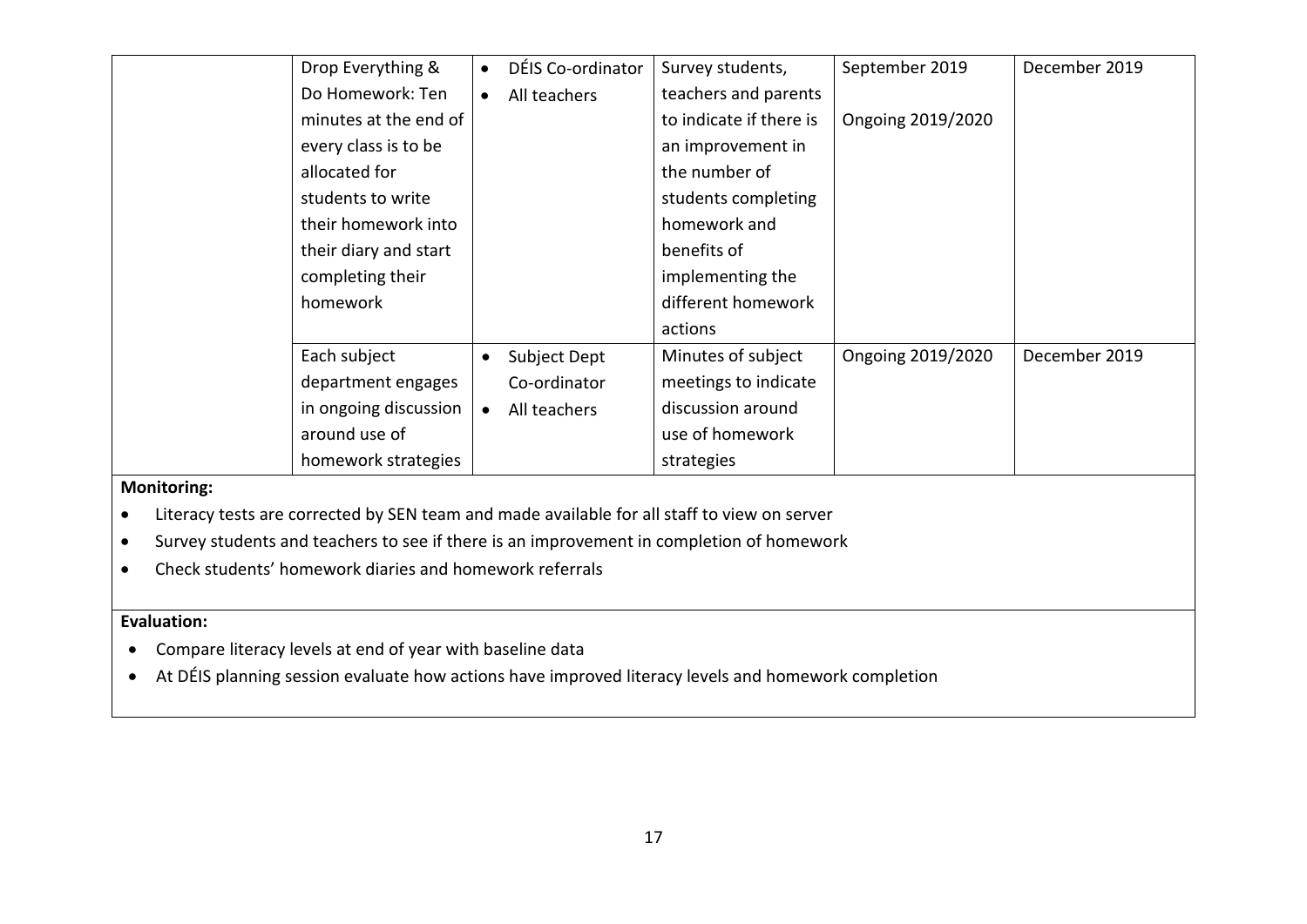## **DÉIS Plan for NUMERACY at Ballinode Community College**

## **September 2019 - 2022**

**Students experience opportunities to develop the skills and attitudes necessary for lifelong learning.**

Domain 2: Learner Experiences. Looking at Our School, page 16

**School leaders foster a commitment to inclusion, equality of opportunity and the holistic development of each student.**

| Improvement          | <b>Actions</b>         | Person/s         | <b>Measurable</b>     | <b>Timeframe for</b> | <b>Review Dates</b> |
|----------------------|------------------------|------------------|-----------------------|----------------------|---------------------|
| <b>Target</b>        |                        | Responsible      | <b>Outcomes</b>       | <b>Actions</b>       |                     |
| To reduce the        | Implement a            | All teachers in  | Subject department    | Ongoing 2019/2020    | April 2020          |
| number of students   | different Maths        | conjunction with | meetings to indicate  |                      |                     |
| who have a           | initiative each year   | the Maths        | discussion around     |                      |                     |
| numeracy age below   | during the lifetime of | teachers         | chosen initiative     |                      |                     |
| 12 in first year by  | the plan               |                  |                       |                      |                     |
| 40% during the       | Continue to develop    | All teachers in  | Students will have    | Ongoing 2019/2020    | April 2020          |
| lifetime of the plan | Maths Week             | conjunction with | participated and      |                      |                     |
|                      |                        | the Maths        | engaged in activities |                      |                     |
|                      |                        | teachers         | during Maths Week.    |                      |                     |
|                      |                        |                  | This will be          |                      |                     |
|                      |                        |                  | evidenced in surveys  |                      |                     |
|                      |                        |                  | & focus group         |                      |                     |
|                      |                        |                  | findings              |                      |                     |
|                      |                        |                  |                       |                      |                     |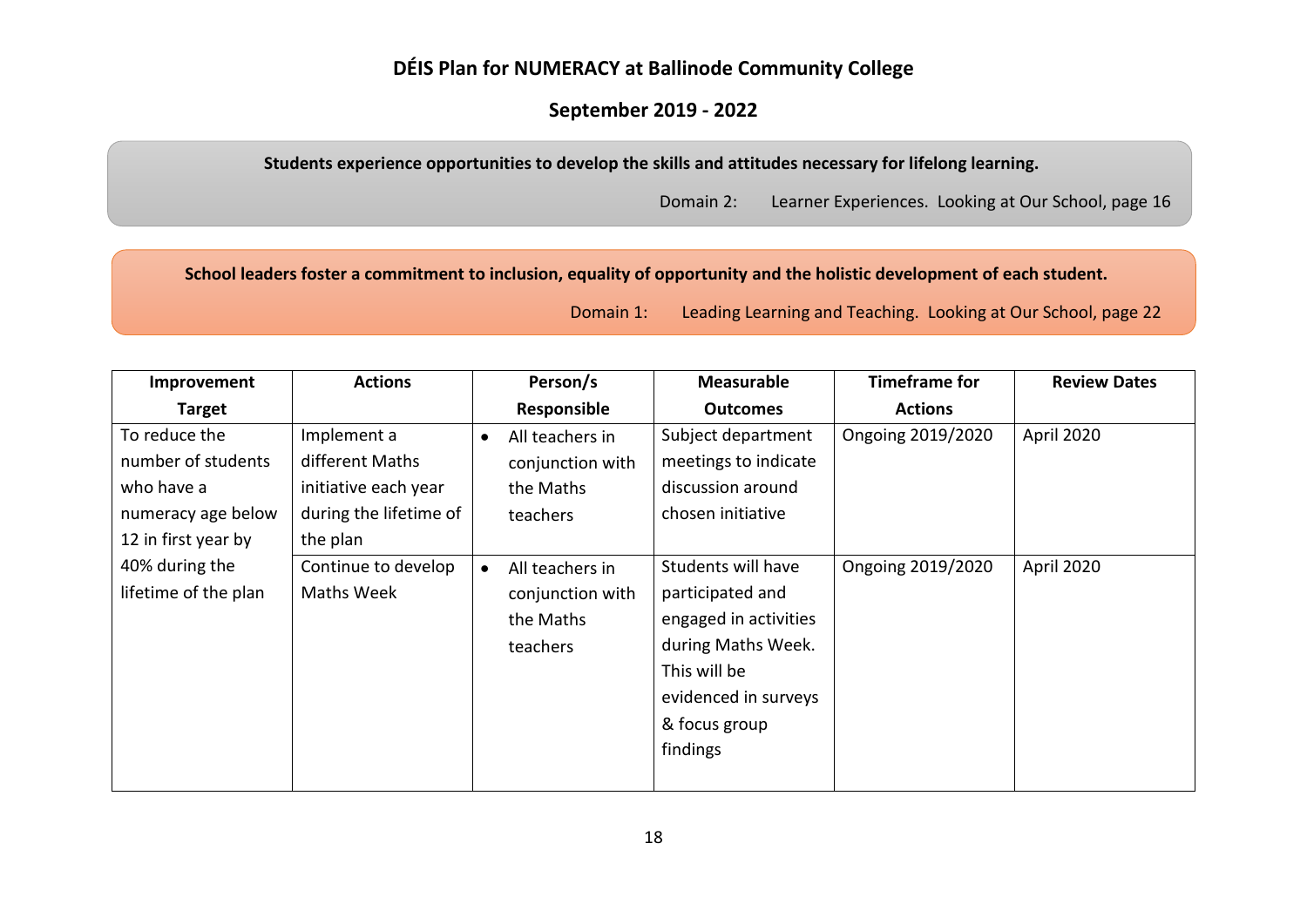| Involvement in      | All teachers in  | Evidence student   | Ongoing 2019/2020 | April 2020 |
|---------------------|------------------|--------------------|-------------------|------------|
| nationwide          | conjunction with | participation and  |                   |            |
| numeracy events eg. | the Maths        | engagement through |                   |            |
| Pi Day              | teachers         | survey and focus   |                   |            |
|                     |                  | groups             |                   |            |

- Numeracy tests are corrected by SEN team and made available for all staff to view on server
- Survey students and teachers to see if there is participation and engagement in the various Maths initiatives during the year

#### **Evaluation:**

- Compare numeracy levels at end of year with baseline data
- At DÉIS planning session evaluate how actions have improved numeracy levels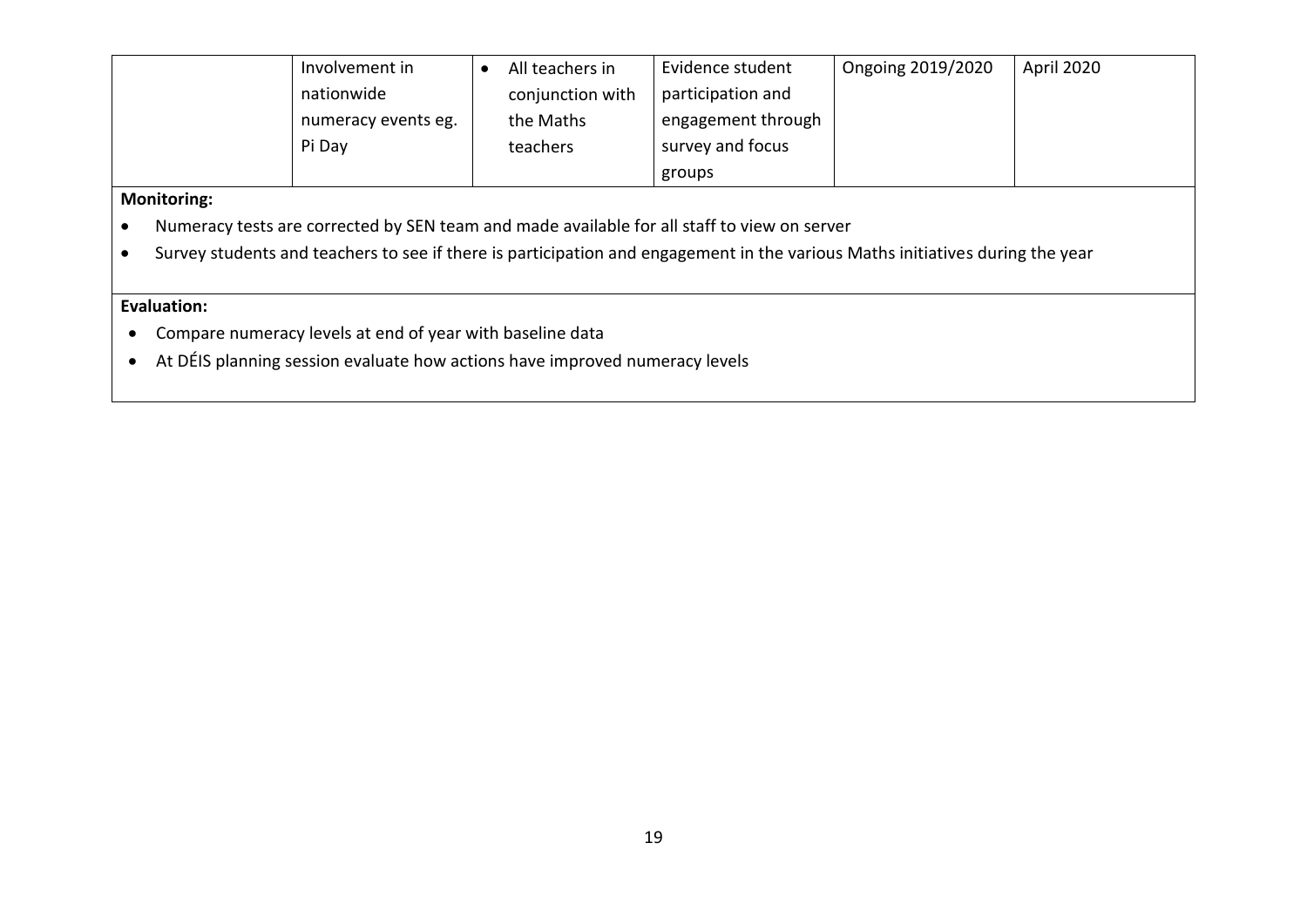## **DÉIS Plan for EXAMINATION ATTAINMENT at Ballinode Community College**

### **September 2019 - 2022**

**Teachers' plans identify clear, relevant learning intentions that are contextualised to students' learning needs. Learning intentions reflect a developmental and incremental approach to progressing students' learning.**

Domain 3: Teachers' Individual Practice. Looking at Our School, page 18

**Students reflect on their progress as learners and develop a sense of ownership of and responsibility for their learning.**

Domain 2: Learner Experiences. Looking at Our School, page 16

**The principal and other leaders in the school work to promote a learning culture. They have generally high expectations for students and lead staff in striving for improved outcomes. They support reflective practice and promote a culture of improvement.**

| Improvement           | <b>Actions</b>  | Person/s          | <b>Measurable</b>   | <b>Timeframe for</b> | <b>Review Dates</b> |
|-----------------------|-----------------|-------------------|---------------------|----------------------|---------------------|
| <b>Targets</b>        |                 | Responsible       | <b>Outcomes</b>     | <b>Actions</b>       |                     |
| To increase the       | Develop whole   | Principal         | Formulate whole     | September 2019       | May 2020            |
| number of students    | school homework | DÉIS co-ordinator | school policies on  |                      |                     |
| sitting at least 3    | and assessment  |                   | homework and        |                      |                     |
| Higher Level Leaving  | policies        |                   | assessment          |                      |                     |
| Certificate papers to |                 |                   | Feedback on         |                      |                     |
| 30% of the LC         |                 |                   | homework and        |                      |                     |
| student cohort        |                 |                   | assessment policies |                      |                     |
|                       |                 |                   | from teachers and   |                      |                     |
|                       |                 |                   | students            |                      |                     |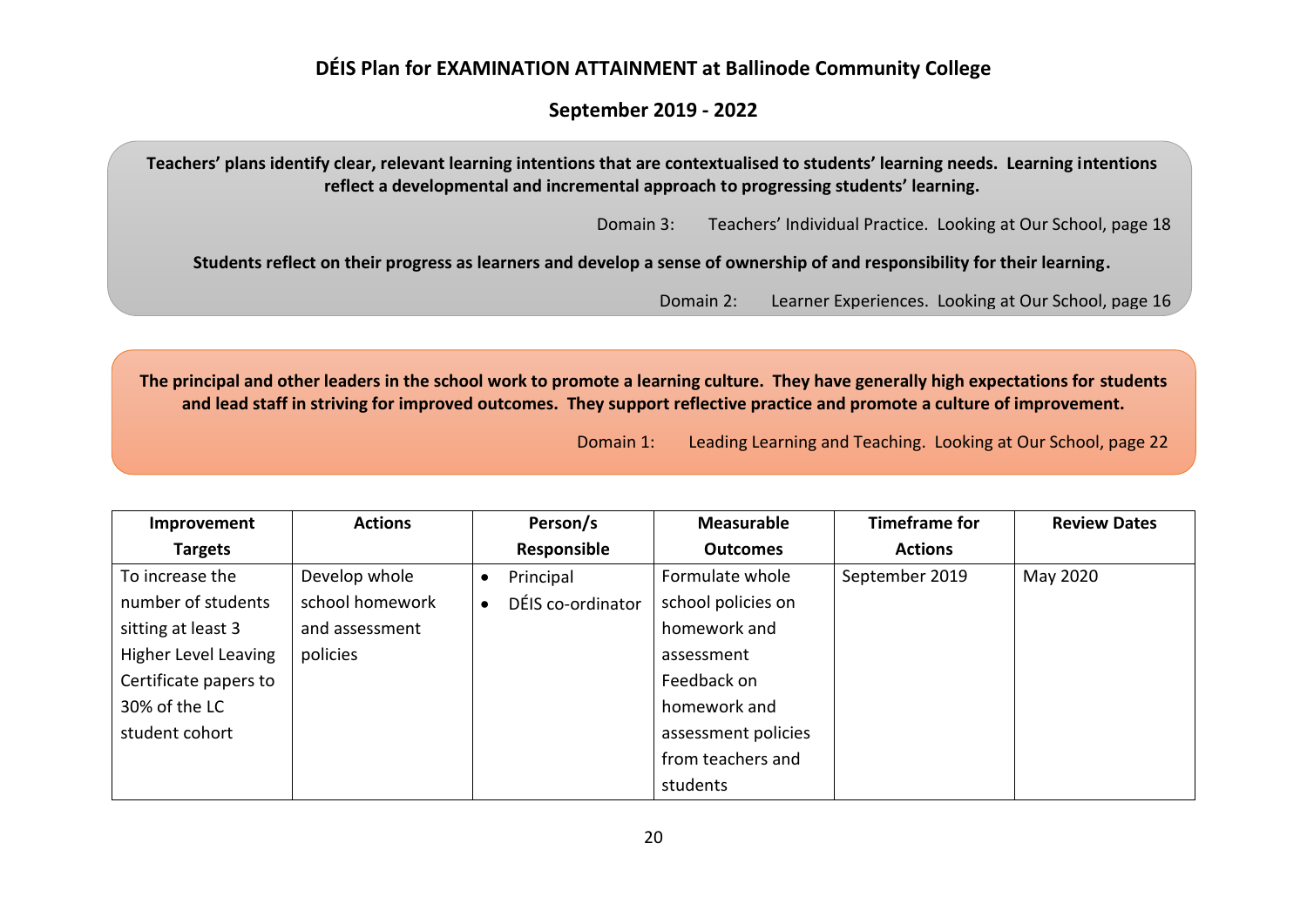| Drop Everything &       | $\bullet$ | DÉIS Co-ordinator | Survey students,        | September 2019    | December 2019 |
|-------------------------|-----------|-------------------|-------------------------|-------------------|---------------|
| Do Homework: Ten        |           | All teachers      | teachers and parents    |                   |               |
| minutes at the end of   |           |                   | to indicate if there is | Ongoing 2019/2020 |               |
| every class is to be    |           |                   | an improvement in       |                   |               |
| allocated for           |           |                   | the number of           |                   |               |
| students to write       |           |                   | students completing     |                   |               |
| their homework into     |           |                   | homework and            |                   |               |
| their diary and start   |           |                   | benefits of             |                   |               |
| completing their        |           |                   | implementing the        |                   |               |
| homework                |           |                   | different homework      |                   |               |
|                         |           |                   | actions                 |                   |               |
| Teachers within their   | $\bullet$ | All teachers      | Survey teachers and     | January 2020      | May 2020      |
| department share        |           |                   | students and student    |                   |               |
| learning intentions in  |           |                   | focus groups to         | Ongoing 2020      |               |
| class                   |           |                   | review                  |                   |               |
|                         |           |                   | participation/use of    |                   |               |
|                         |           |                   | sharing learning        |                   |               |
|                         |           |                   | intentions              |                   |               |
| Each subject            | $\bullet$ | Subject           | Subject department      | January 2020      | May 2020      |
| department engages      |           | Department        | meetings to indicate    |                   |               |
| in ongoing discussion   |           | Co-ordinator      | discussion around       | Ongoing 2020      |               |
| around use of           | $\bullet$ | All teachers      | use of learning         |                   |               |
| learning intentions     |           |                   | intentions              |                   |               |
| related strategies      |           |                   |                         |                   |               |
| Implement 3-2-1         | $\bullet$ | All teachers      | Survey teachers on      | September 2019    | May 2020      |
| strategy in all classes |           |                   | their participation     |                   |               |
|                         |           |                   | and engagement of       | Ongoing 2019/2020 |               |
|                         |           |                   | strategy                |                   |               |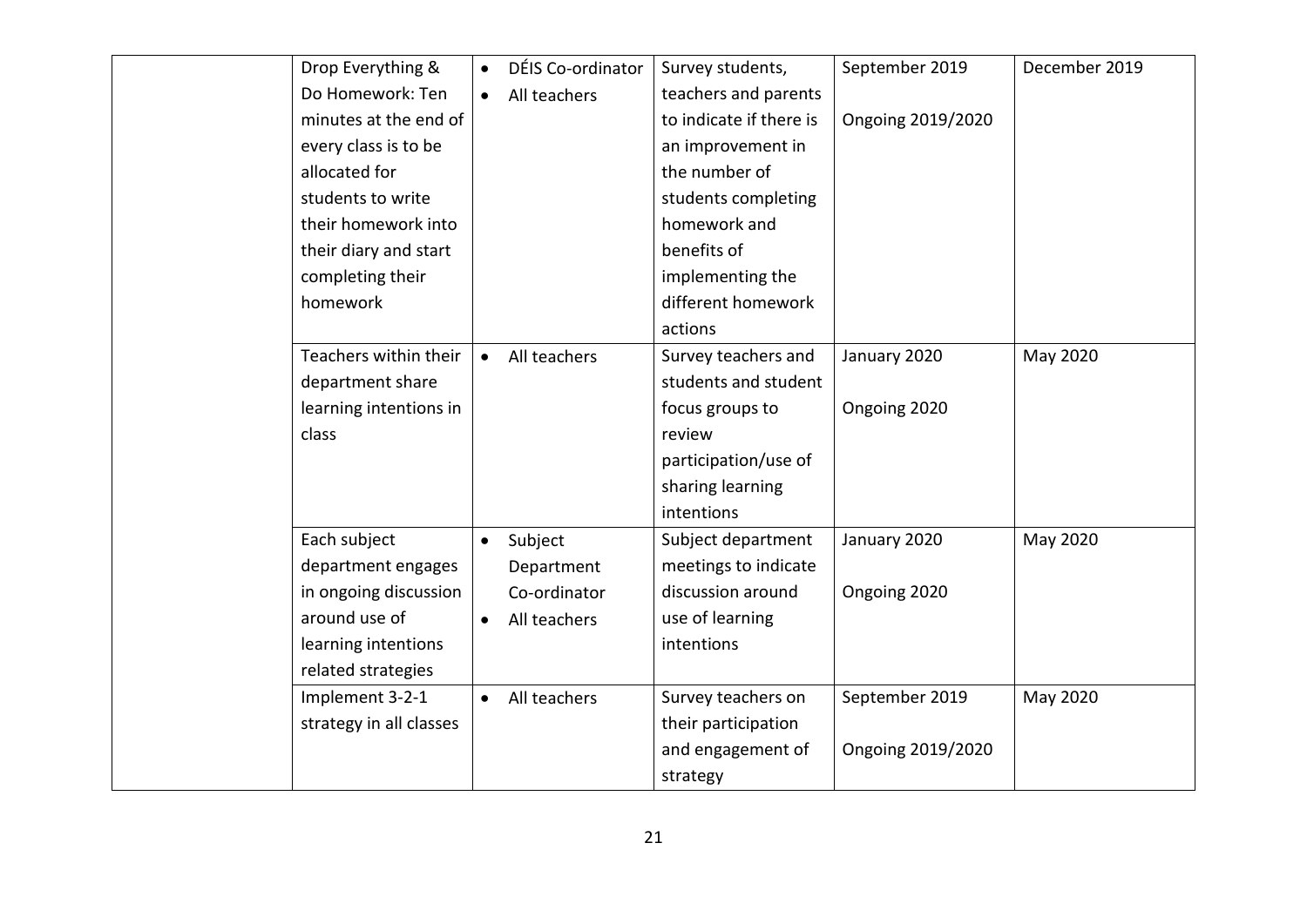|           |                    | Teachers use a range                                                                                        | $\bullet$ | All teachers | Survey teachers and   | September 2020    | December 2020 |
|-----------|--------------------|-------------------------------------------------------------------------------------------------------------|-----------|--------------|-----------------------|-------------------|---------------|
|           |                    | of strategies to                                                                                            |           |              | students and student  |                   |               |
|           |                    | encourage students                                                                                          |           |              | focus groups to       | Ongoing 2020/2021 |               |
|           |                    | to reflect on learning                                                                                      |           |              | review and show that  |                   |               |
|           |                    | which is linked to                                                                                          |           |              | students will have    |                   |               |
|           |                    | learning intentions                                                                                         |           |              | used and actively     |                   |               |
|           |                    |                                                                                                             |           |              | engaged with          |                   |               |
|           |                    |                                                                                                             |           |              | reflective learning & |                   |               |
|           |                    |                                                                                                             |           |              | related strategies    |                   |               |
|           |                    | Each subject                                                                                                | $\bullet$ | Subject Dept | Subject department    | September 2020    | December 2020 |
|           |                    | department engages                                                                                          |           | Co-ordinator | meetings to indicate  |                   |               |
|           |                    | in ongoing discussion                                                                                       | $\bullet$ | All teachers | discussion around     | Ongoing 2020/2021 |               |
|           |                    | around student                                                                                              |           |              | use of student        |                   |               |
|           |                    | reflection and                                                                                              |           |              | reflection            |                   |               |
|           |                    | related strategies                                                                                          |           |              |                       |                   |               |
|           | <b>Monitoring:</b> |                                                                                                             |           |              |                       |                   |               |
| $\bullet$ |                    | Half term assessment of students' progress to be sent to parents or guardians                               |           |              |                       |                   |               |
|           |                    | Focus groups and survey staff and students on participation and engagement of different actions implemented |           |              |                       |                   |               |
|           | Evaluation:        |                                                                                                             |           |              |                       |                   |               |

- Compare examination attainment at end of year with baseline data
- At DÉIS planning session evaluate how actions have improved examination attainment levels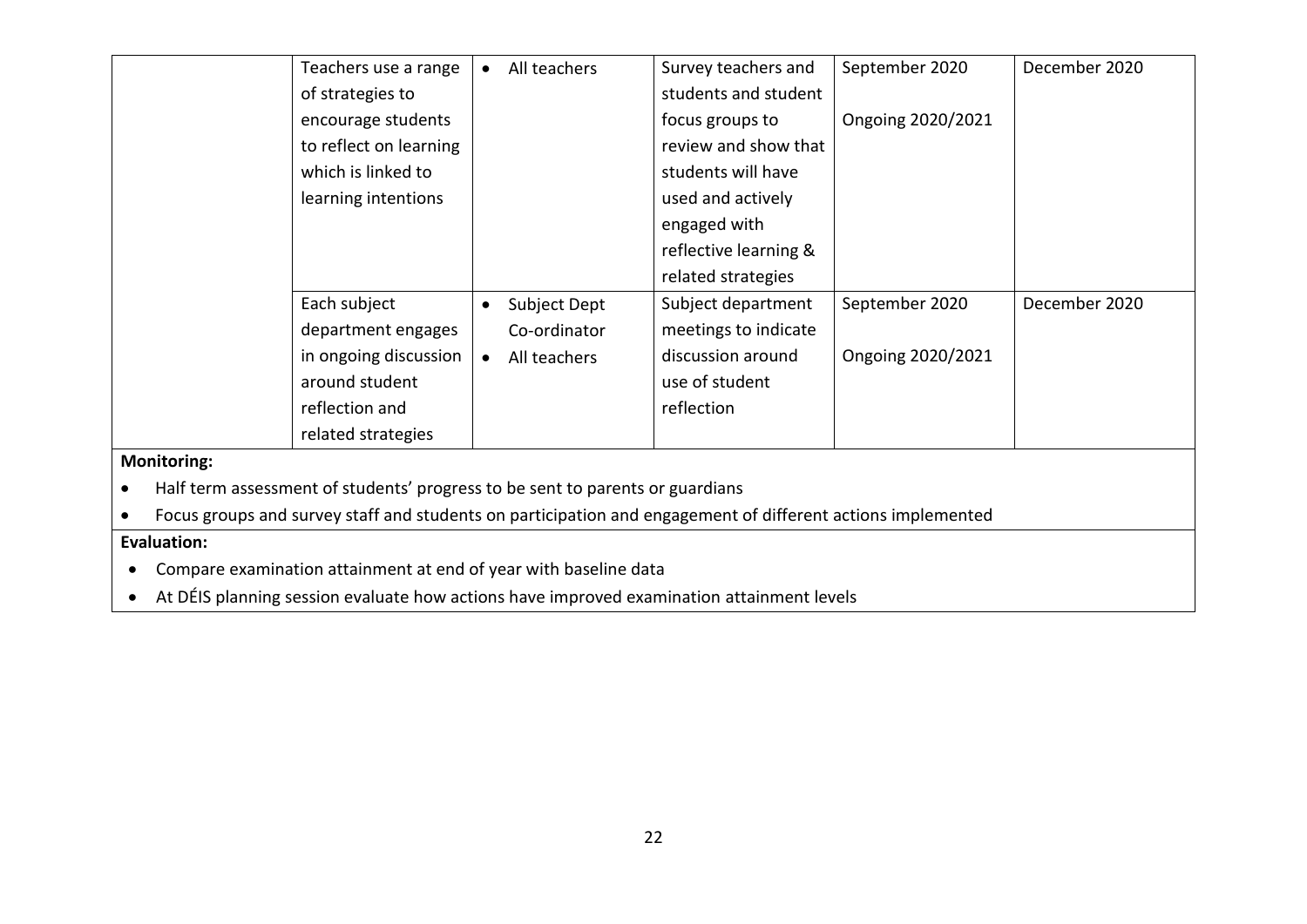# **DÉIS Plan for EDUCATIONAL PROGRESSION at Ballinode Community College**

## **September 2019 - 2022**

**Students attain the stated learning outcomes for each subject, course and programme.**

Domain 1: Learner Outcomes. Looking at Our School, page 14

**School leaders foster a commitment to inclusion, equality of opportunity and the holistic development of each student.**

| Improvement          | <b>Actions</b>        | Person/s    | <b>Measurable</b>          | <b>Timeframe for</b> | <b>Review Dates</b> |
|----------------------|-----------------------|-------------|----------------------------|----------------------|---------------------|
| <b>Target</b>        |                       | Responsible | <b>Outcomes</b>            | <b>Actions</b>       |                     |
| To increase the      | Adapt approach to     | Principal   | Increase in number         | September 2020       | May 2021            |
| number of students   | study skills and      |             | of students                |                      |                     |
| who progress to ITs  | initiate after school |             | participating in after     | Ongoing 2020/2021    |                     |
| and Universities by  | study                 |             | school study               |                      |                     |
| one student during   |                       |             | Student focus group        |                      |                     |
| each year of the     |                       |             | to review study skills     |                      |                     |
| lifetime of the plan |                       |             | programme                  |                      |                     |
|                      |                       |             |                            |                      |                     |
|                      | Develop a formal      | Guidance    | <b>Guidance Counsellor</b> | September 2020       | May 2021            |
|                      | system for guidance   | Counsellor  | evaluates system and       |                      |                     |
|                      | counsellor meetings   |             | makes suggestions          |                      |                     |
|                      |                       |             | for further                |                      |                     |
|                      |                       |             | development                |                      |                     |
|                      |                       |             |                            |                      |                     |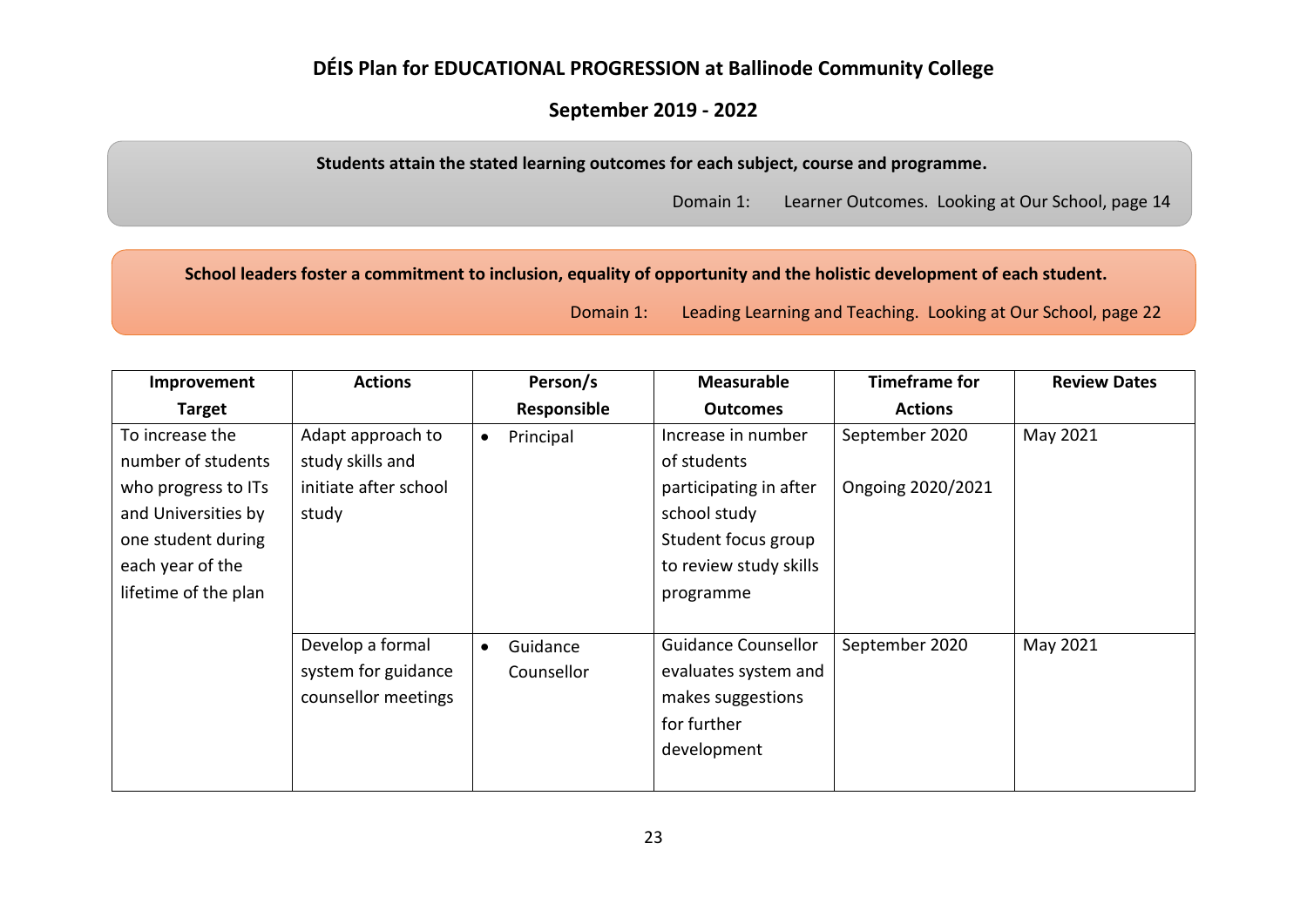| Train teachers on                | $\bullet$ | <b>Digital Strategy</b> | Minutes of subject         | November 2019     | April 2020    |
|----------------------------------|-----------|-------------------------|----------------------------|-------------------|---------------|
| schoology                        |           | focus group             | meetings to indicate       |                   |               |
|                                  | $\bullet$ | All teachers            | discussion around          | Ongoing 2019/2020 |               |
|                                  |           |                         | use of <i>schoology</i> in |                   |               |
|                                  |           |                         | their classes              |                   |               |
| Prioritise Higher                | $\bullet$ | Guidance                | Student focus group        | September 2020    | December 2020 |
| Options for 5 <sup>th</sup> year |           | Counsellor              | to review the              |                   |               |
| students                         |           |                         | benefits of                |                   |               |
|                                  |           |                         | engagement with            |                   |               |
|                                  |           |                         | <b>Higher Options</b>      |                   |               |
| <b>Build links with</b>          | $\bullet$ | Guidance                | <b>Guidance Counsellor</b> | September 2019    | May 2020      |
| <b>MSLETB Training</b>           |           | Counsellor              | reviews link built         |                   |               |
| Centre and the                   |           |                         | during year and            | Ongoing 2019/2020 |               |
| <b>National Learning</b>         |           |                         | makes suggestions          |                   |               |
| <b>Network</b>                   |           |                         | for further                |                   |               |
|                                  |           |                         | development                |                   |               |

At end of each year the guidance counsellor evaluates the programme from previous year and plan for following academic year based on needs of cohort of students

#### **Evaluation:**

- Compare educational progression at end of year with baseline data
- At DÉIS planning session evaluate how actions have improved educational progression levels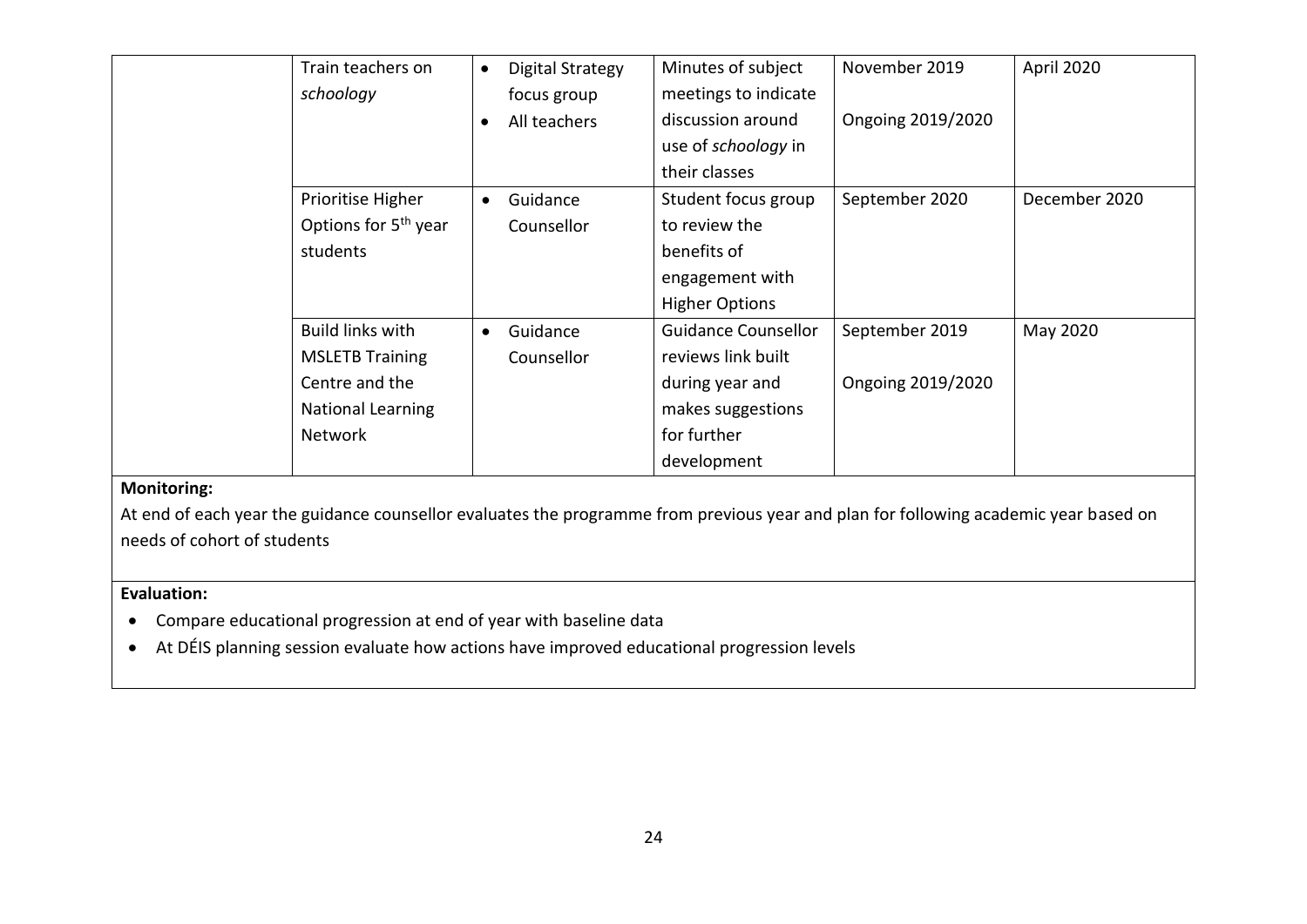# **DÉIS Plan for PARTNERSHIP WITH PARENTS at Ballinode Community College**

# **September 2019 - 2022**

**Teachers use parent-teacher meetings and other communication with parents very constructively to support parents' meaningful involvement in their children's education and development as learners.**

Domain 4: Teachers' Collective/Collaborative Practice. Looking at Our School, page 20

**School leaders foster a commitment to inclusion, equality of opportunity and the holistic development of each student.**

Domain 1: Leading Learning and Teaching. Looking at Our School, page 22

**The board of management and the principal facilitate and support the parents' association to fulfil its partnership and advisory role, and to operate as an inclusive forum, supporting the involvement of all parents.**

Domain 3: Leading School Development. Looking at Our School, page 27

| Improvement         | <b>Actions</b>       |           | Person/s     | <b>Measurable</b>     | <b>Timeframe for</b> | <b>Review Dates</b> |
|---------------------|----------------------|-----------|--------------|-----------------------|----------------------|---------------------|
| <b>Targets</b>      |                      |           | Responsible  | <b>Outcomes</b>       | <b>Actions</b>       |                     |
| To increase the     | Roll out coffee      | $\bullet$ | <b>HSCLO</b> | Feedback from         | September 2019       | May 2020            |
| number of parental  | mornings for parents |           | Guidance     | parents and           |                      |                     |
| events by 25% over  | and guardians with   |           | Counsellor   | guardians on value of | Ongoing 2019/2020    |                     |
| the lifetime of the | input from Guidance  |           |              | attending coffee      |                      |                     |
| plan                | Counsellor on        |           |              | mornings              |                      |                     |
|                     | various topics       |           |              |                       |                      |                     |
|                     | Set up a Parents     | $\bullet$ | <b>HSCLO</b> | Increase in number    | September 2020       | May 2021            |
|                     | Association          |           |              | of parents and        |                      |                     |
|                     |                      |           |              | guardians on parents  |                      |                     |
|                     |                      |           |              | association           |                      |                     |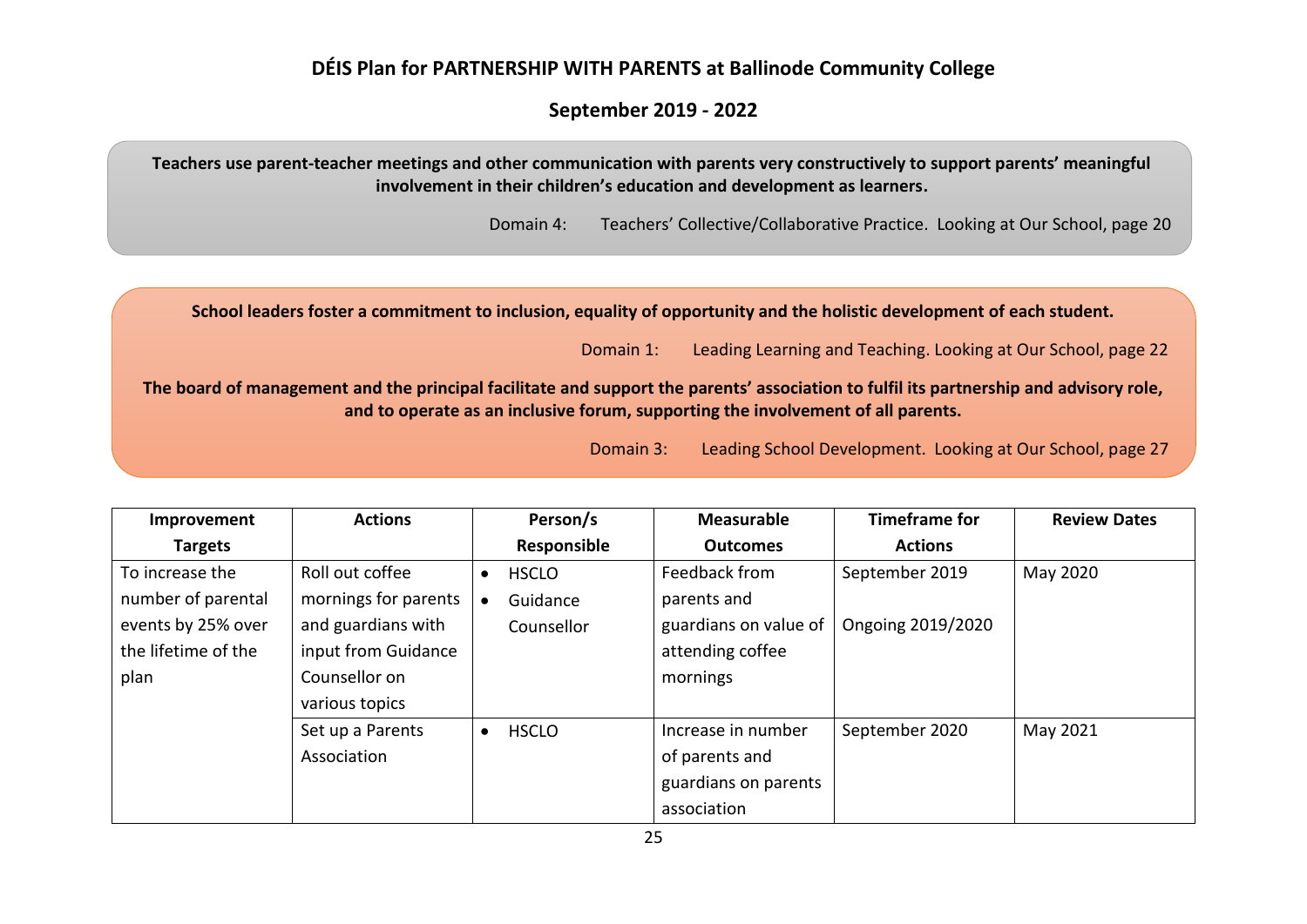- Record views of parents and guardians at coffee mornings
- Feedback through HSCLO

## **Evaluation:**

Using baseline of current practice and target as guide, progress made since inception of plan will be measured by recording extent of parental involvement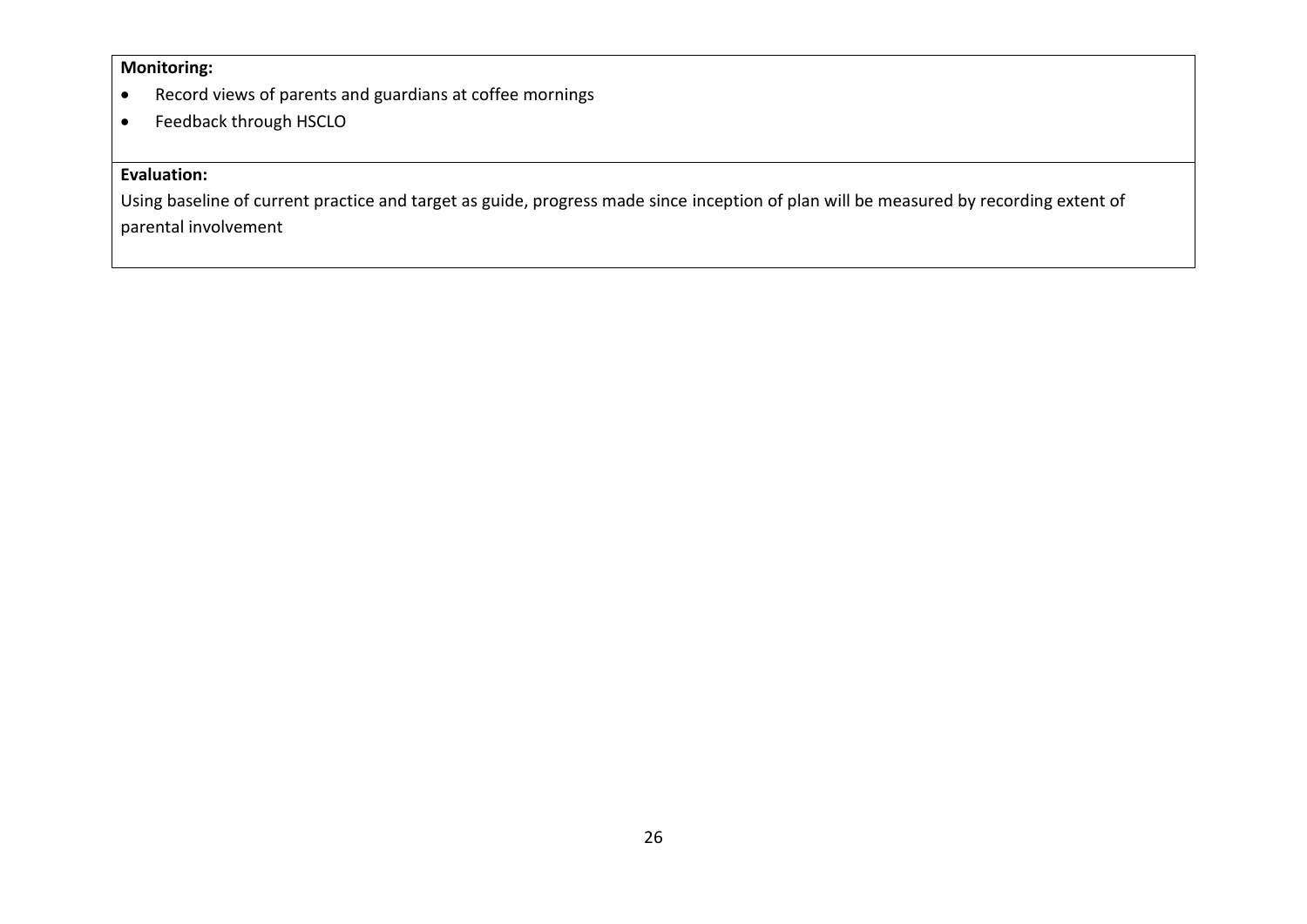## **DÉIS Plan for PARTNERSHIP WITH OTHERS at Ballinode Community College**

## **September 2019 - 2022**

**Teachers collaborate with relevant and appropriate outside personnel to provide meaningful learning experiences for students, and work together to ensure that the learning is integrated.**

Domain 4: Teachers' Collective/Collaborative Practice. Looking at Our School, page 20

**The principal and other leaders in the school build and maintain very productive relationships with other schools and education providers to extend learning opportunities for students. They also build and maintain mutually beneficial relationships between the school and the wider community.**

Domain 3: Leading School Development. Looking at Our School, page 27

| Improvement           | <b>Actions</b>           |           | Person/s                | <b>Measurable</b>    | <b>Timeframe for</b> | <b>Review Dates</b> |
|-----------------------|--------------------------|-----------|-------------------------|----------------------|----------------------|---------------------|
| <b>Targets</b>        |                          |           | Responsible             | <b>Outcomes</b>      | <b>Actions</b>       |                     |
| To increase the       | Create partnership       |           | <b>Business Studies</b> | Feedback from        | September 2019       | April 2020          |
| number of             | with Enterprise          |           | teachers                | students and         |                      |                     |
| partnerships with     | Ireland                  |           |                         | teachers involved on | Ongoing 2019/2020    |                     |
| other agencies in the | Maintain partnership     |           | LCVP teacher            | how they benefited   | September 2019       | April 2020          |
| local community by    | with Abbvie              |           |                         | from participation   |                      |                     |
| 10% over the lifetime |                          |           |                         | and co-operation in  | Ongoing 2019/2020    |                     |
| of the plan           | Create links with        | $\bullet$ | Guidance                | the various actions  | September 2019       | April 2020          |
|                       | <b>National Learning</b> |           | Counsellor              | and what might be    |                      |                     |
|                       | <b>Network</b>           |           |                         |                      | Ongoing 2019/2020    |                     |